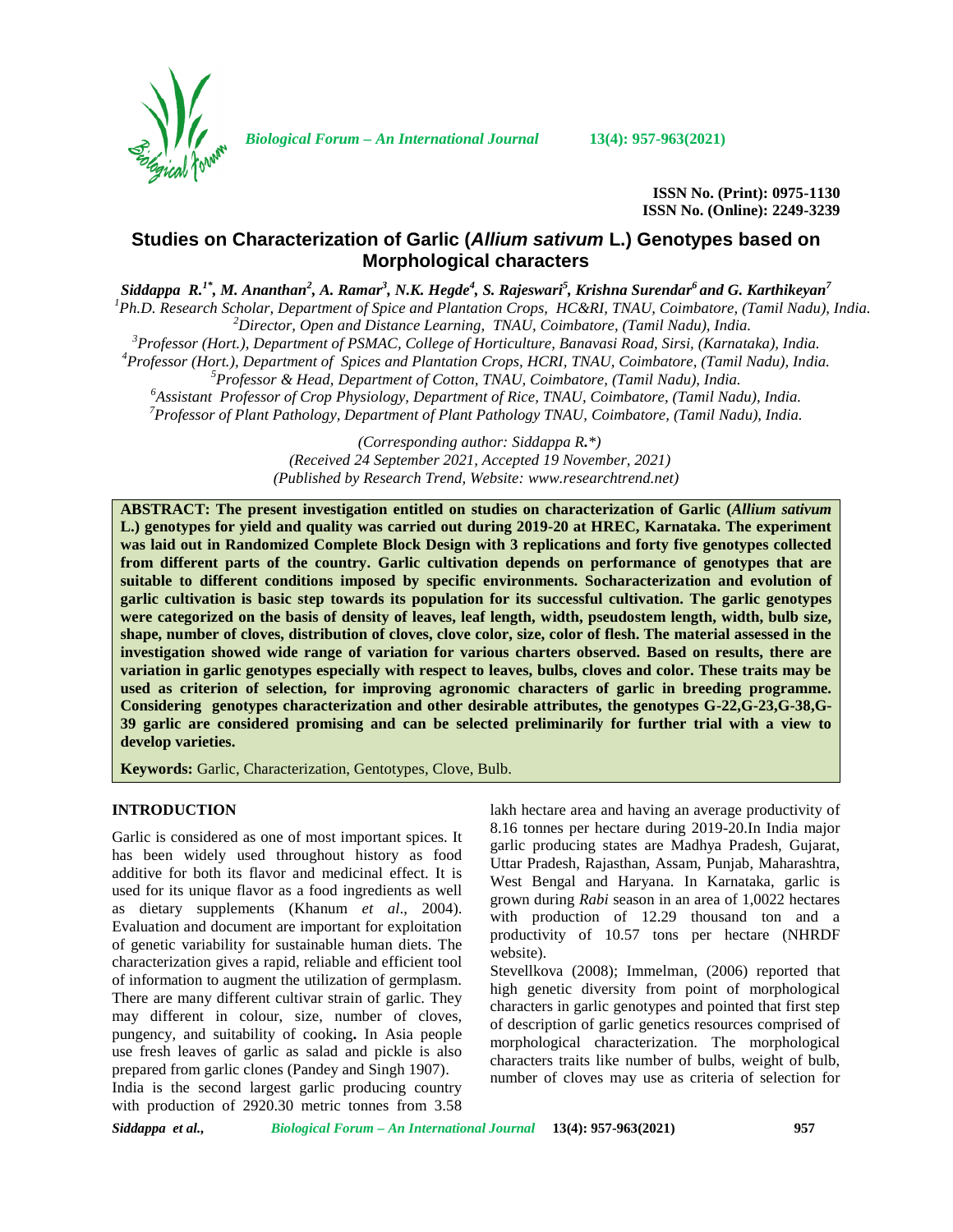improving agronomical character in garlic breeding programme.

A large number of ecotypes have been established overtime in various areas of cultivation. Considerable morphological and biochemical variation between and ecotypes are been established (Bradley *et al.,*1996). To meet the garlic domestic requirement and fulfill the export demand, selection of suitable variety for growing under different agronomic condition is necessary. Lack of high yielding, better storage varieties, cultivation of inferior genotypes with nonscientific production practices are considered as to be main cause for low yield and productivity. The characterization of germplasm materials helps to ensure an efficient and effective use of genotypes for further crop improvement. Hence the present study was conducted with objectives of evaluation and characterization of garlic genotypes in order to provide tool of information to augment the utilization of germplasm in further breeding programme.

### **MATERIALS AND METHODS**

An investigation was conducted at Horticulture Research and Extension Centre, Arsikere, University of Horticultural Sciences, Bagalkot, Karnataka and Tamilnadu Agriculture University, Coimbatore, India during 2019-20. The area is located in longitude of 76.5°E. latitude 13.15N Attitude, 800 mt MSL, mean minimum temperature 13.84°C, the mean maximum temperature 34.62°C with average rainfall 694 mm May-June and September-October. The experimental material consists of 45 garlic genotypes and AAS-2 as check variety. The genotypes were collected from local places Karnataka, Tamilnadu, Maharashtra, Rajasthan, Madhya Pradesh, Gujarat, Uttar Pradesh and other parts of different agroclimatic region of the country. All the genotypes were planted in RBD design in 3 replication in 1squre meter plot per genotype at spacing between plant was 10 cm and row to row distance was maintained at 15 cm. The recommended packages of practices were followed throughout the crop season. Observations were recorded on 5 plants in each replication for all the characters. Using 45 garlic bulb in gaccessions, 9 quantitative and 6 qualitative traits were recorded as per DUS guidelines over 5 samples in each replication.

|         | o                                                      |                            |
|---------|--------------------------------------------------------|----------------------------|
| Sr. No. | <b>Genotypes name</b>                                  | <b>Place of collection</b> |
| 1.      | GS-1, GS-2, GS-3, GS-4, GS-5, GS-6                     | Madhya Pradesh             |
| 2.      | GS-7, GS-8, GS-9, GS-10, GS-11                         | <b>Uttar Pradesh</b>       |
| 3.      | GS-12.GS-13                                            | Jammu                      |
| 4.      | $GS-14.GS-15$                                          | Tamilnadu                  |
| 5.      | GS-16, GS-17, GS-18, GS-19, GS-20, GS-21, GS-22, GS-23 | Maharashtra                |
| 6.      | GS-24, GS-25, GS-26, GS-27, GS-28                      | Karnataka                  |
| 7.      | GS-29, GS-30, GS-31, GS-32, GS-33, GS-34               | Gujarat                    |
| 8.      | GS-35, GS-36, GS-37, GS-38, GS-39, GS-40               | Haryana                    |
| 9.      | GS-41, GS-42, GS-43                                    | Rajasthan                  |
| 10.     | GS-44, GS-45                                           | New Delhi                  |
| 11.     | $AAS-2$<br>(Vannur local)                              | UHS, Bagalkot              |

**Table: Place of collection of genotypes under study.**



Field view of Garlic (*Allium sativum* L.) characterization.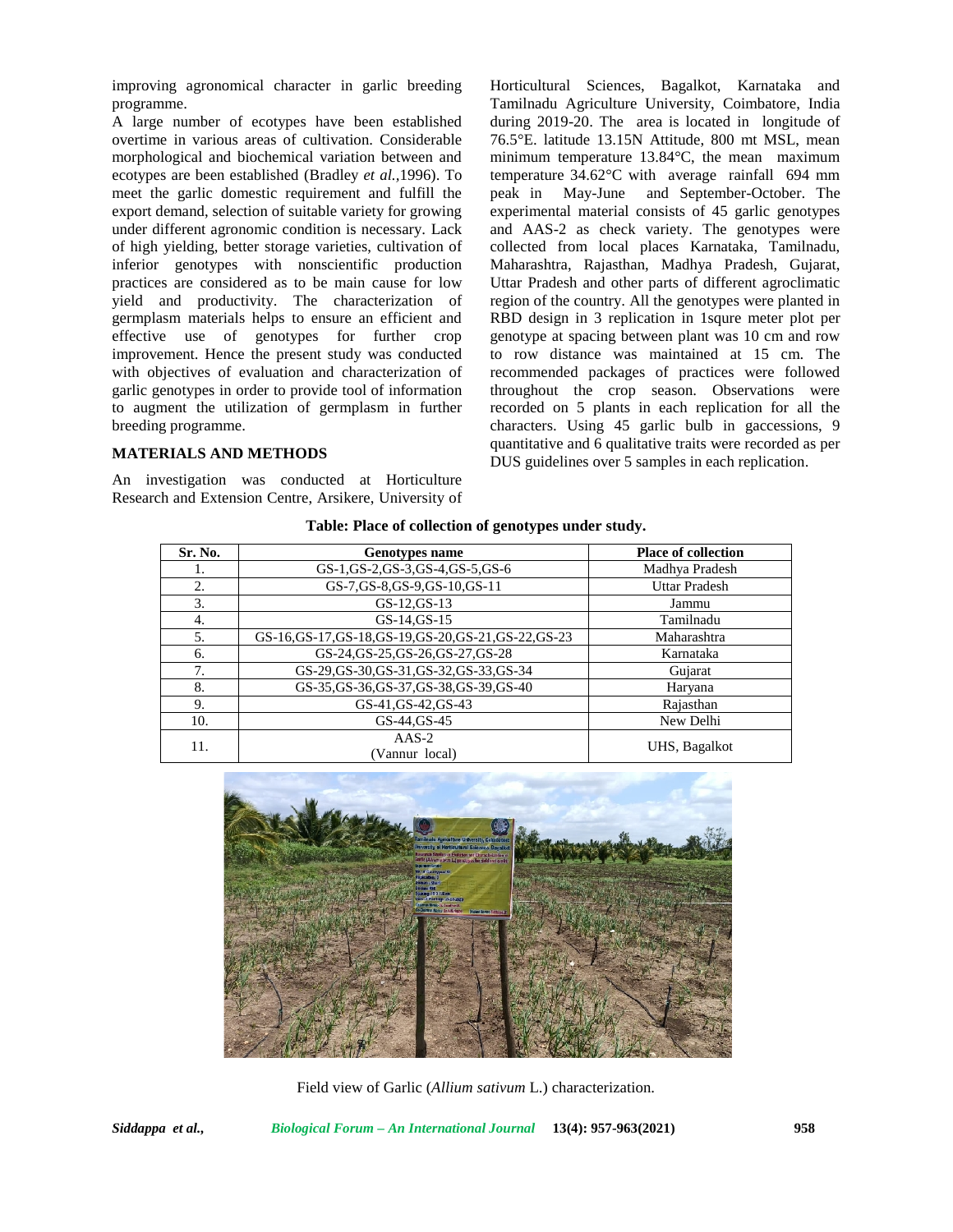### **RESULTS AND DISCUSSION**

Variability was observed among the genotypes in respect to bulb as well as other foliage characters as indicated in different table. The results of experimental studies indicated that, density of leaves of the genotypes were spare, medium and dense. Out of 45 genotypes, 9 genotypes as sparse, 22 genotypes as medium and 16 genotypes as dense of foliage. The leaf color of the genotypes were categorized as light, medium, dark in color under this group 14 genotypes classified as light green in colour, 21 genotypes categorized as medium in nature,11 genotypes as dark in color as indicated in table. Mishra and Vikram (2017) reported to indicated that the leaf colour of the genotypes were light green, dark green and green. Variability was observed among the genotypes in respect of colour of bulb, colour of cloves, colour of flesh and pungency.

With respect to leaf length,8 genotypes showed short in nature(<25cm), 33 garlic genotypes medium in length (25-30 cm),4 genotypes as long in nature(>35 cm). Similarly based on leaf width, 8 genotypes showed narrow  $(<1.5$  cm), 29 genotypes as medium  $(1.5-2.5)$ cm) and 6 garlic genotypes showed in broad categories (>2.5cm). Similar study was conducted by Aslam *et al.,* (2016).

Based on pseudo stemcharacters, the genotypes revealed significant variation for these characters. Out of 45 garlic genotypes, 12 genotypes are small  $(<5$  cm), 24 genotypes as medium (5-10cm),15 genotypes as long pesudostem nature in length (>10cm). Based on observation on pesudostem width, 15 genotypes as showed in narrow  $(<1cm)$ , 20 genotypes as medium (1-1.5cm) and 12 genotypes as broad pesudostem width (>1.5cm). 8 Garlic genotypes bear flowering stem in nature, while rest of garlic genotypes has no flowering stem in nature. It was noted that garlic genotypes with respect to time of maturity, 3 genotypes come to early maturity (<130 days), 33 genotypes take medium days (130-160 days), while 10 genotypes has taken late bearing (>160 days) for maturity.

Based on bulb characters traits, 40 genotypes categorised as small (<2.5cm), 5 genotypes as medium bulb size (2.5-3.5cm) and no one garlic genotypes showed as long bulb  $size(>3.5 \text{ cm})$  in the research study. Bulb shape in longitudinal section and cross section is observed visually a single observation of a group of plants. It was observed that, 9 genotypes are elliptical in nature, 7 genotypes as ovate in nature and 29 genotypes are grouped as circular in nature under longitudinal shape. Similarly in case of bulb cross section, 10 genotypes as elliptical in nature, 35 genotypes as circular in nature. It also reported that with respect to bulb position of clove at a tip region, 39 genotypes as inserted, while 6 garlic genotypes as excreted at tip region.

Stavelokova (2008); Panthee *et al.,* (2006) also revealed that high diversity in garlic genotypes with respect to morphological traits which is in accordance with result of this study.

Bulb compactness as categorised as loose, medium and compact. Among 45 genotypes, 5 genotypes are loose bulb, 32 grouped as medium compactness and 27 are grouped to compact of bulb among garlic genotypes. The investigation also revealed that, among garlic genotypes with respect to bulb ground layers of external scales, 32 are white in colour, 7 are in yellowish white, 2 are in reddish white, 4 are in purple in colour. It also noted that, 4 garlic genotypes are loose, 22 are medium skin and 19 genotypes are strong in nature with respect to bulb skin adherence of dry external scales.

Nine garlic genotypes contain few individual cloves(<10), whereas 31 genotypes contain more individual clones (11-20 number) and 4 genotypes contain more than 20 individual cloves per bulb as it contributes to yield characters. The cloves having high bulb yield with large sized cloves, less number of cloves/bulb and other desirable traits and they reported high values of heritability, GCV and genetic advance (Dubey *et al.,* 2010). Thirteen garlic genotypes were small in size  $(\langle 1cm \rangle, 18$  genotypes were medium in size(1-2cm), 13 genotypes were large in size (more than 2cm), whereas 17 genotypes were white in colour, 9 genotypes are cream, 9 genotypes are pink in colour and 10 genotypes are purple in colour in clove scales, whereas and 22 genotypes white and 24 genotypes are yellowish in colour with respect of clove colour of flesh. Since bulb and clove characteristics is one of the important traits considered on the basis of consumer likeness need to be taken in to consideration for varietal development (Islam *et al.,* 2004). These variation among the different characters mentioned above differently could be utilized for the important of desired traits by the breeders. It seems that number of clove per bulb may be important traits in increasing bulb yield that should be considered in development of local varieties. These results might be due to the genetic variations among garlic cultivars and their ability for exploiting the environmental sources particularly, light, CO2, water and nutrients (Abdel-Razzaak and El- Sharkawy, 2013).

Based on results it can be concluded that there are variation in garlic genotypes especially with respect to leaves, bulbs, cloves and color. These traits may be used as criterion of selection, for improving agronomic characters of garlic in breeding programs. Considering genotypes characterization and other desirable attributes, the genotypes G-22,G-23,G-38,G-39 garlic are considered promising and can be selected preliminarily for further trial with a view to develop varieties.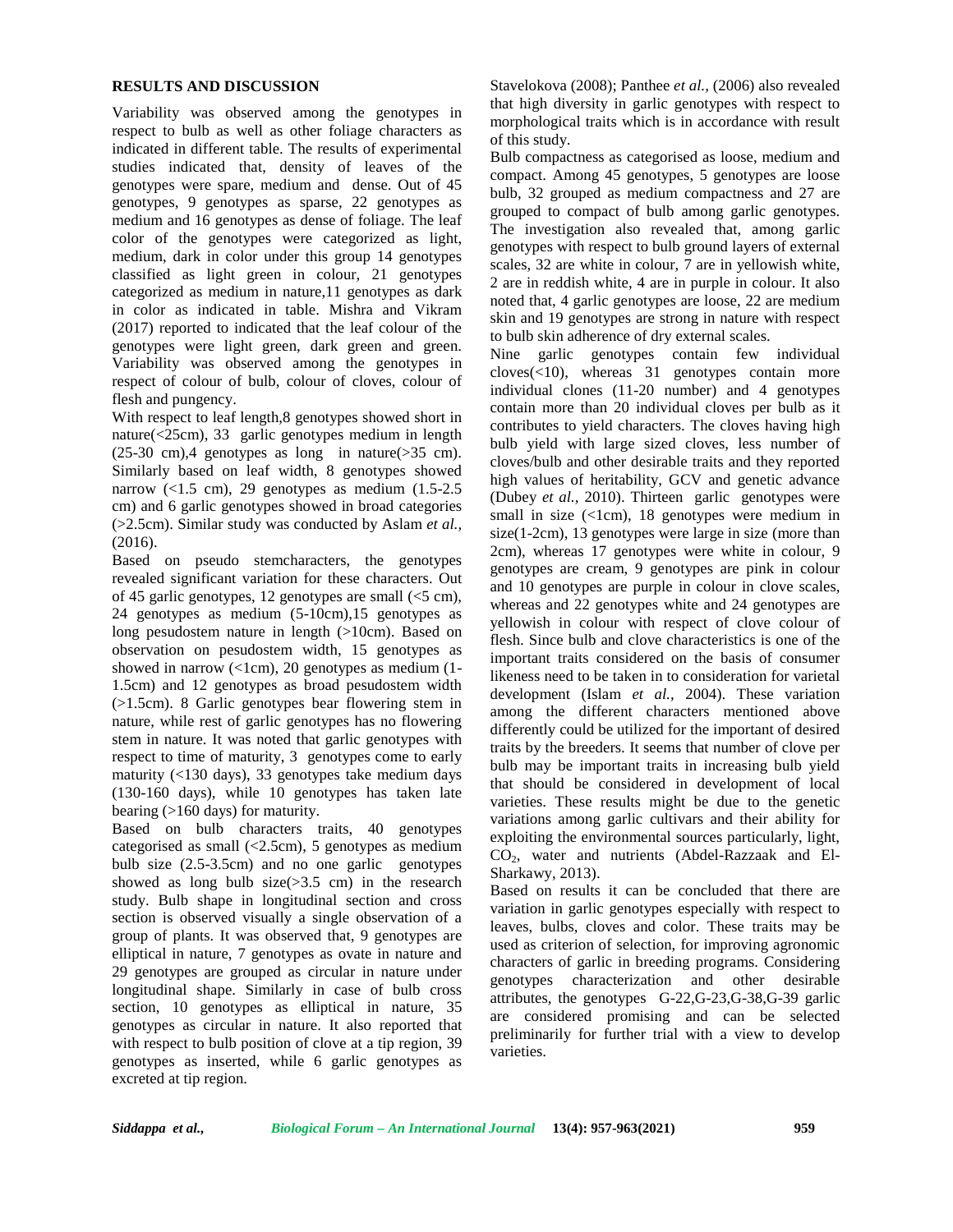|           |                                                                                              | <b>Density of leaves</b>                                                                                                                                                                 |                                                                                                                                                    |                                                                                                                    | <b>Foliage Attitude</b>                                                                                                                                 |                                                                                                                                        | Leaf colour                                                                                           |                                                                                                                                                                                |                                                                                       |  |
|-----------|----------------------------------------------------------------------------------------------|------------------------------------------------------------------------------------------------------------------------------------------------------------------------------------------|----------------------------------------------------------------------------------------------------------------------------------------------------|--------------------------------------------------------------------------------------------------------------------|---------------------------------------------------------------------------------------------------------------------------------------------------------|----------------------------------------------------------------------------------------------------------------------------------------|-------------------------------------------------------------------------------------------------------|--------------------------------------------------------------------------------------------------------------------------------------------------------------------------------|---------------------------------------------------------------------------------------|--|
|           | <b>Sparse</b>                                                                                | Medium                                                                                                                                                                                   | <b>Dense</b>                                                                                                                                       | Erect                                                                                                              | <b>Semi Erect</b>                                                                                                                                       | <b>Drooping</b>                                                                                                                        | Light                                                                                                 | Medium                                                                                                                                                                         | <b>Dark</b>                                                                           |  |
| Genotypes | $GS-1,GS-$<br>$2.GS-$<br>$3.GS-$<br>$6,GS-$<br>$10.GS-$<br>$16.GS-$<br>$17.GS-$<br>44, GS-45 | GS-14,GS-15,GS-<br>18, GS-23, GS-17, GS-<br>34, GS-11, GS-20, GS-<br>21, GS-22, GS-23, GS-<br>26, GS-27, GS-28, GS-<br>31, GS-32, GS-33, GS-<br>39, GS-40, GS-41, GS-<br>42, GS-4, AAS-2 | $GS$ -7. $GS$ -<br>8,GS-9,GS-<br>$12,GS-13,GS-$<br>20, GS-24, GS-<br>$25$ , GS-29, GS-<br>30, GS-31, GS-<br>34, GS-35, GS-<br>36, GS-37, GS-<br>38 | $GS-1,GS-2,GS-$<br>$4,GS-6,GS-$<br>$12, GS-13, GS-$<br>27, GS-32, GS-<br>33, GS-34, GS-<br>$41, GS-42,$<br>$AAS-2$ | GS-3, GS-7, GS-8, GS-<br>$10, GS-11, GS-16, GS-$<br>17, GS-18, GS-19, GS-<br>20, GS-21, GS-23, GS-<br>24, GS-25, GS-26, GS-<br>38,GS-39,GS-40,GS-<br>43 | $GS$ -5, $GS$ -9, $GS$ -<br>$14, GS-15, GS-$<br>$22.GS$ -<br>28, GS, 29, GS-<br>30, GS-31, GS-<br>35, GS-36, GS-<br>37,GS-44,GS-<br>45 | GS-1,GS-2,GS-6,GS-<br>8, GS-9, GS-10, GS-<br>25, GS-26, GS-27, GS-<br>31GS-32, GS-34, GS-<br>44,GS-45 | GS-3, GS-5, GS-11, GS-<br>14, GS-15, GS-16, GS-<br>17, GS-18, GS-19, GS-<br>20, GS-22, GS-24, GS-<br>29, GS-30, GS-35, GS-<br>38, GS-36, GS-37, GS-<br>41, GS-42, GS-43, AAS-2 | GS-11, GS-4, GS-7, GS-<br>12, GS-13, GS-21, GS-<br>23, GS-28, GS-33, GS-<br>39, GS-40 |  |

# **Table 1: Characterization of garlic genotypes based on leaf characters**

**Table 2: Characterization of garlic genotypes based on leaf characters.**

|           |                                                                             | <b>Leaf length</b>                                                                                                                                                                                                                        |                                     | Leaf width                                                   |                                                                                                                                                                                                                                     |                                              |  |  |
|-----------|-----------------------------------------------------------------------------|-------------------------------------------------------------------------------------------------------------------------------------------------------------------------------------------------------------------------------------------|-------------------------------------|--------------------------------------------------------------|-------------------------------------------------------------------------------------------------------------------------------------------------------------------------------------------------------------------------------------|----------------------------------------------|--|--|
|           | <b>Short</b><br>$(<25$ cm $)$                                               | Medium<br>$(25 \text{ cm}-30 \text{ cm})$                                                                                                                                                                                                 | $Long(\geq 35 \text{ cm})$          | Narrow $(<1.5$ cm)                                           | $Median(1.5-2.5$ cm)                                                                                                                                                                                                                | Broad(>2.5 cm)                               |  |  |
| Genotypes | $GS$ -7. $GS$ -<br>$12, GS-13, GS-$<br>15, GS-28, GS-<br>43.GS-44.GS-<br>45 | GS-1,GS-2,GS-3,GS-4,GS-5,GS-<br>6.GS-8.GS-9.GS-10.GS-11.GS-<br>14, GS-16, GS-17, GS-18, GS-19, GS-<br>20, GS-21, GS-22, GS-23, GS-24, GS-<br>25, GS-26, GS-27, GS-29, GS-31, GS-<br>32, GS-33, GS-34, GS-35, GS-36, GS-<br>37.GS-38.GS-41 | $GS-30.GS-$<br>40, GS-39, GS-<br>42 | GS-7, GS-16, GS-15, GS-<br>19, GS-21, GS-41, GS-<br>42.GS-44 | GS-1, GS-2, GS-3, GS-4, GS-5, GS-6, GS-8, GS-<br>9.GS-10.GS-11.GS-12.GS-13.GS-14.GS-<br>17, GS-18, GS-20, GS-22, GS-24, GS-25, GS-<br>26, GS-27, GS-31, GS-32, GS-33, GS-34, GS-<br>35, GS-36, GS-37, GS-38, GS-39, GS-AAS-2<br>40, | GS-23, GS-28, GS-29, GS-<br>30, GS-43, GS-45 |  |  |

# **Table 3: Characterization of garlic genotypes based on Pseudo stem characters.**

|           |                                                                                      | Pseudo stem length                                                                                                                                                                             |                                                                                                                      | Pseudo stem width                                                                                       |                                                                                                                                                               |                                                                                          |  |
|-----------|--------------------------------------------------------------------------------------|------------------------------------------------------------------------------------------------------------------------------------------------------------------------------------------------|----------------------------------------------------------------------------------------------------------------------|---------------------------------------------------------------------------------------------------------|---------------------------------------------------------------------------------------------------------------------------------------------------------------|------------------------------------------------------------------------------------------|--|
|           | <b>Small</b><br>$(<5$ cm)                                                            | Medium<br>$(5cm-10cm)$                                                                                                                                                                         | Long( >10cm)                                                                                                         | <b>Narrow</b><br>$(<1$ cm)                                                                              | Medium<br>$(1cm-1.5cm)$                                                                                                                                       | Broad(>1.5 cm)                                                                           |  |
| Genotypes | GS-1,GS-2,GS-6,GS-<br>$9,GS-11,GS-12,GS-$<br>14, GS-15, GS-19, GS-<br>34.GS-41.GS-42 | GS-3, GS-4, GS-14, GS-<br>15, GS-17, GS-20, GS-<br>21, GS-22, GS-23, GS-<br>24, GS-25, GS-26, GS-<br>32, GS-33, GS-34, GS-<br>35, GS-36, GS-37, GS-<br>38, GS-39, GS-40, GS-<br>43.GS-44.GS-45 | GS-5, GS-7, GS-8, GS-<br>10, GS-11, GS-13, GS-<br>16, GS-17, GS-18, GS-<br>26, GS-27, GS-29, GS-<br>30, GS-31, GS-38 | GS-1,GS-2,GS-6,GS-9,GS-<br>11,GS-12,GS-18,GS-19,GS-<br>21, GS-26, GS-11, GS-32, GS-<br>33, GS-41, GS-42 | GS-3, GS-4, GS-5, GS-10, GS-<br>14, GS-17, GS-20, GS-22, GS-<br>23, GS-24, GS-25, GS-34, GS-<br>35, GS-36, GS-38, GS-39, GS-<br>40, GS-43, GS-44, GS-45 AAS-2 | GS-7, GS-8, GS-13, GS-15, GS-<br>16, GS-17, GS-27, GS-28, GS-<br>29, GS-30, GS-31, GS-37 |  |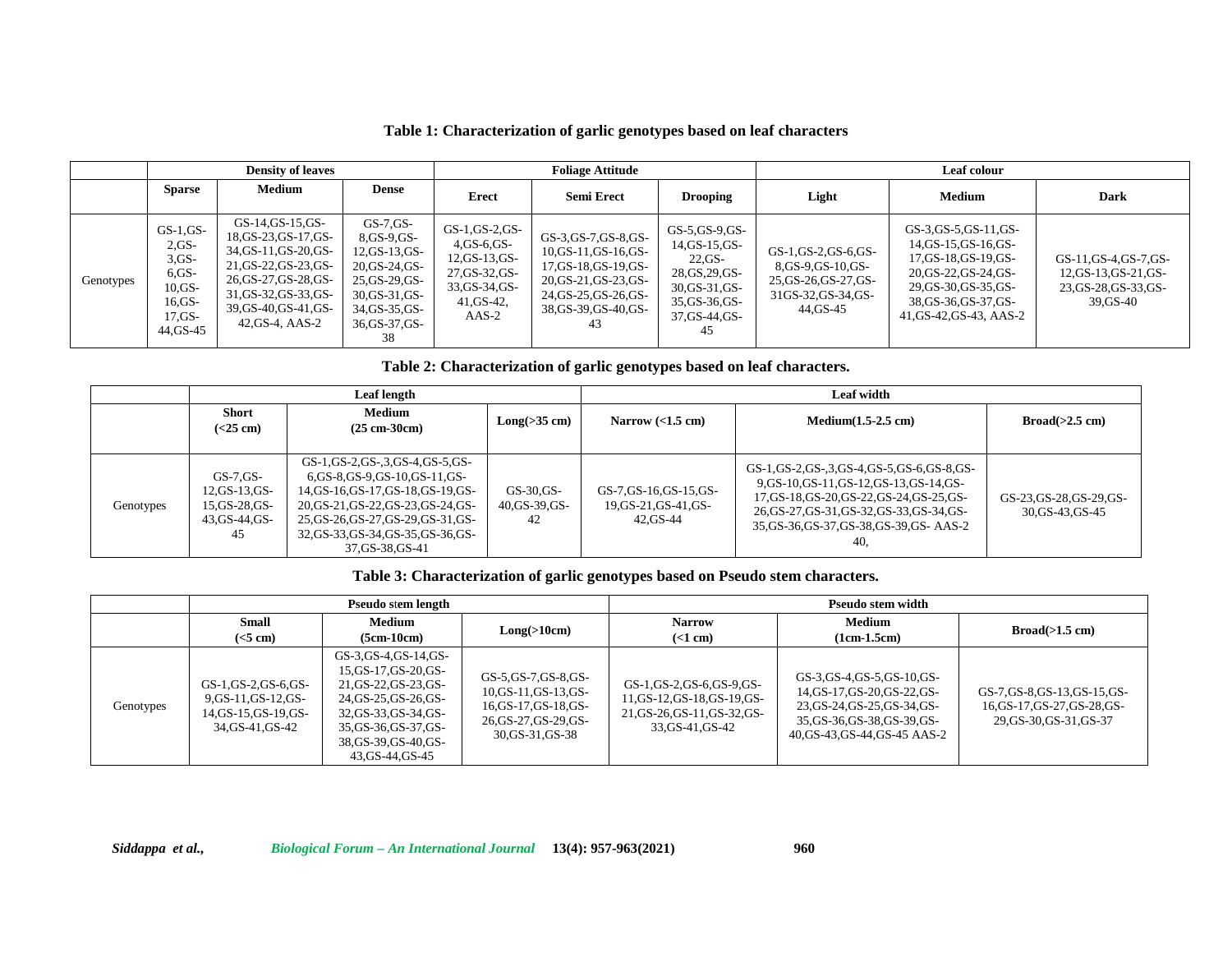### **Table 4: Characterization of garlic genotypes based on Pseudo stem characters.**

|           | <b>Flowering stem</b>                                                                                                                                                                                                                                             |                                                              | Time of maturity (from date of planting) |                                                                                                                                                                                                                                                    |                                                                            |  |  |
|-----------|-------------------------------------------------------------------------------------------------------------------------------------------------------------------------------------------------------------------------------------------------------------------|--------------------------------------------------------------|------------------------------------------|----------------------------------------------------------------------------------------------------------------------------------------------------------------------------------------------------------------------------------------------------|----------------------------------------------------------------------------|--|--|
|           | Absent                                                                                                                                                                                                                                                            | Present                                                      | Early $(<$ 130 days)                     | $Median(130-160 \text{ days})$                                                                                                                                                                                                                     | Late $(>160 \text{ days})$                                                 |  |  |
| Genotypes | GS-1,GS-2,GS-3,GS-4,GS-5,GS-6,GS-<br>8.GS-9.GS-10.GS-11.GS-13.GS-14.GS-<br>18, GS-19, GS-20, GS-21, GS-22, GS-<br>23, GS-24, GS-25, GS-26, GS-27, GS-<br>28, GS-29, GS-30, GS-31, GS-32, GS-<br>33, GS-34, GS-35, GS-36, GS-37, GS-<br>38.GS-39.GS-40.GS-44.GS-45 | GS-7, GS-15, GS-12, GS-<br>16, GS-17, GS-41, GS-<br>42.GS-43 | GS-14, GS-26,<br>$AAS-2$                 | GS-1,GS-2,GS-3,GS-4,GS-5,GS-<br>6, GS-7, GS-9, GS-10, GS-11, GS-<br>15, GS-15, GS-16, GS-17, GS-18, GS-<br>19, GS-20, GS-21, GS-24, GS-25GS-<br>28, GS-30, GS-31, GS-32, GS-33, GS-<br>34, GS-36, GS-37, GS-38, GS-39, GS-<br>40.GS-41.GS-42.GS-43 | GS-8, GS-12, GS-13, GS-22, GS-<br>23, GS-27, GS-29, GS-35, GS-<br>44.GS-45 |  |  |

**Table 5: Characterization of garlic genotypes based on bulb characters.**

|           | <b>Bulb size</b>                                                                                                                                                                                                                                                                                |                                                             |                          |                                                                  | <b>Bulb</b> Shape in longitudinal section               |                                                                                                                                                                                                                         |
|-----------|-------------------------------------------------------------------------------------------------------------------------------------------------------------------------------------------------------------------------------------------------------------------------------------------------|-------------------------------------------------------------|--------------------------|------------------------------------------------------------------|---------------------------------------------------------|-------------------------------------------------------------------------------------------------------------------------------------------------------------------------------------------------------------------------|
|           | <b>Small</b><br>( <b>2.5</b> cm)                                                                                                                                                                                                                                                                | Medium<br>$(2.5 \text{ cm} \cdot 3.5 \text{ cm})$           | $Long(\geq3.5-)$<br>5cm) | <b>Elliptical</b>                                                | Ovate                                                   | <b>Circular</b>                                                                                                                                                                                                         |
| Genotypes | GS-1, GS-2, GS-3, GS-4, GS-5, GS-<br>6,GS-7,GS-8,GS-9,GS-11,GS-<br>12, GS-13, GS-14, GS-15, GS-16, GS-<br>17,GS-18,GS-19,GS-20,GS-21,GS-<br>23, GS-24, GS-25, GS-26, GS-27, GS-<br>28, GS-29, GS-30, GS-31, GS-32, GS-<br>33, GS-34, GS-35, GS-36, GS-37, GS-<br>38, GS-39, GS-40, GS-43, GS-44 | $GS-10$ , $GS-$<br>22, GS-41, GS-<br>$42,GS-45,$<br>$AAS-2$ | Nil                      | GS-9, GS-16, GS-17, GS-18, GS-<br>21, GS-34, GS-36, GS-42, GS-43 | GS-19, GS-20, GS-<br>22, GS-23, GS-24, GS-<br>25, GS-26 | GS-1, GS-2, GS-3, GS-4, GS-5, GS-6, GS-<br>7.GS-8.GS-10.GS-11.GS-12.GS-<br>13, GS-14, GS-15, GS-27, GS-28, GS-<br>29.GS-30.GS-31.GS-32.GS-33.GS-<br>35, GS-37, GS-38, GS-39, GS-40, GS-<br>41, GS-44, GS-45,<br>$AAS-2$ |

### **Table 6: Characterization of garlic genotypes based on bulb characters.**

|           | <b>Bulb shape in cross section</b>                                             |                                                                                                                                                                                                                                                                    | <b>Bulb position of clove at tip</b>                                                                                                                                                                                                                                                          | <b>Bulb compactness</b>                             |                                          |                                                                                                                                               |                                                                                                                                                                                                 |
|-----------|--------------------------------------------------------------------------------|--------------------------------------------------------------------------------------------------------------------------------------------------------------------------------------------------------------------------------------------------------------------|-----------------------------------------------------------------------------------------------------------------------------------------------------------------------------------------------------------------------------------------------------------------------------------------------|-----------------------------------------------------|------------------------------------------|-----------------------------------------------------------------------------------------------------------------------------------------------|-------------------------------------------------------------------------------------------------------------------------------------------------------------------------------------------------|
|           | <b>Elliptical</b>                                                              | Circular                                                                                                                                                                                                                                                           | Inserted                                                                                                                                                                                                                                                                                      | <b>Excreted</b>                                     | Loose                                    | Medium                                                                                                                                        | Compact                                                                                                                                                                                         |
| Genotypes | GS-3, GS-4, GS-17, GS-<br>21, GS-31, GS-34, GS-<br>36, GS-41, GS-42, GS-<br>43 | GS-1,GS-2,GS-5,GS-6,GS-<br>7, GS-8, GS-9, GS-10, GS-<br>11, GS-12, GS-13, GS-14, GS-<br>15, GS-16, GS-18, GS-19, GS-<br>20, GS-22, GS-23, GS-24, GS-<br>25,GS-26,GS-27,GS-28,GS-<br>29, GS-30, GS-32, GS-33, GS-<br>35, GS-37, GS-38, GS-39, GS-<br>40.GS-44.GS-45 | GS-1,GS-2,GS-,3,GS-4,GS-5,GS-<br>6,GS-7,GS-8,GS-9,GS-10,GS-<br>11, GS-12, GS-13, GS-14, GS-<br>15, GS-16, GS-17, GS-18, GS-<br>19, GS-20, GS-21, GS-22, GS-<br>23, GS-24, GS-25, GS-26, GS-<br>27, GS-28, GS-29, GS-30, GS-<br>31, GS-32, GS-33, GS-35, GS-<br>37, GS-38, GS-39, GS-40, GS-42 | GS-34.GS-<br>36, GS-41, GS-<br>43, GS-44, GS-<br>45 | $GS-5,GS-$<br>8, GS-27, GS-<br>43, GS-44 | GS-3, GS-4, GS-5, GS-<br>11, GS-14, GS-16, GS-<br>17, GS-24, GS-25, GS-<br>28, GS-29, GS-30, GS-<br>31, GS-41, GS-42, GS-<br>44, GS-45, AAS-2 | GS-1,GS-2,GS-6,GS-7,GS-8,GS-<br>9.GS-10.GS-12.GS-13.GS-15.GS-<br>18, GS-19, GS-20, GS-21, GS-<br>22, GS-23, GS-26, GS-27, GS-<br>32, GS-33, GS-34, GS-35, GS-<br>36, GS-37, GS-38, GS-39, GS-40 |

*Siddappa et al., Biological Forum – An International Journal* **13(4): 957-963(2021) 961**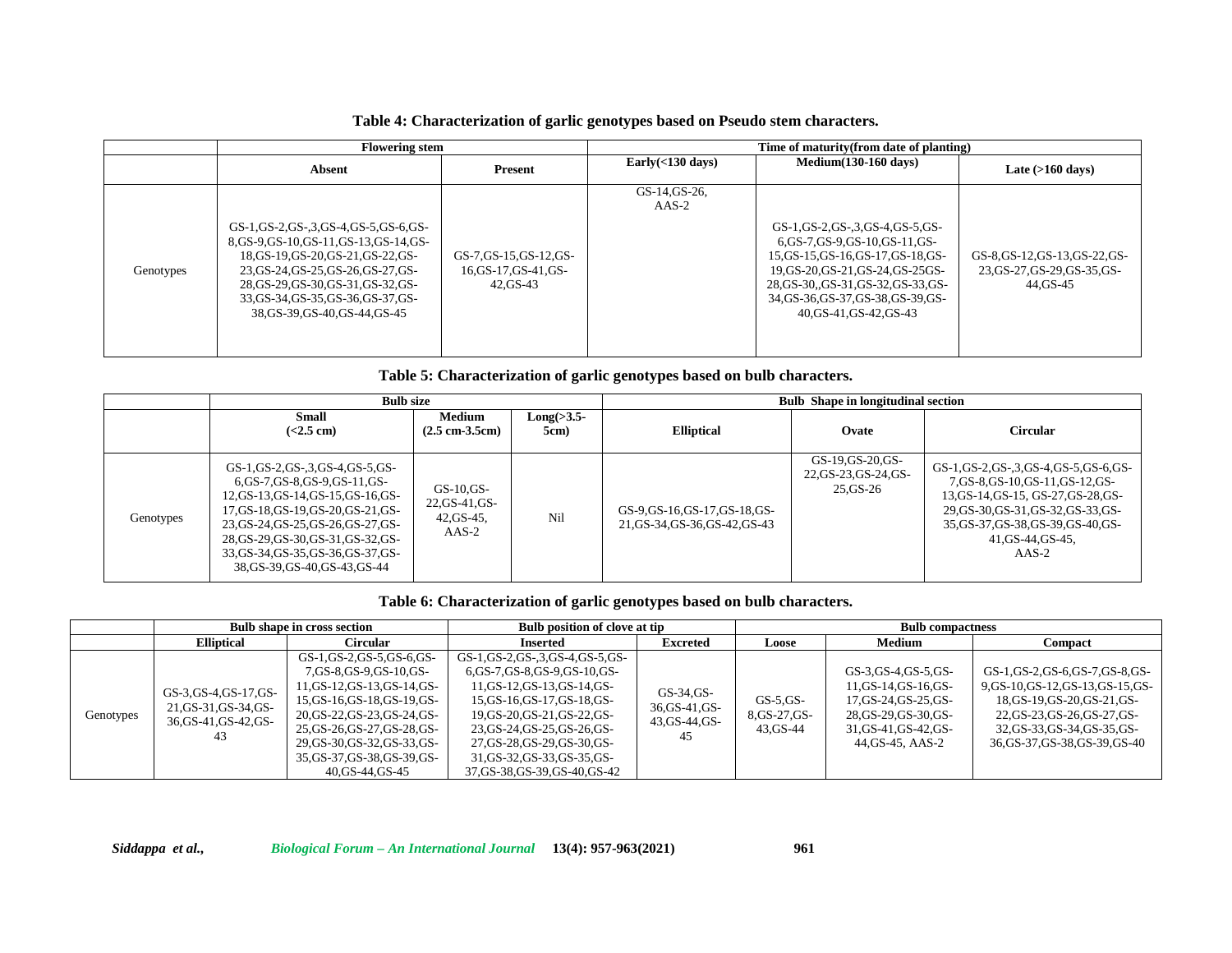**Table 7: Characterization of garlic genotypes based on bulb characters.**

|           | <b>Bulb ground layer of external scales</b>                                                                                                                                                                                                        |                                                     |                  |                              |                                     | Bulb skin adherence of dry external scales                                                                                                                              |                                                                                                                                                     |  |  |
|-----------|----------------------------------------------------------------------------------------------------------------------------------------------------------------------------------------------------------------------------------------------------|-----------------------------------------------------|------------------|------------------------------|-------------------------------------|-------------------------------------------------------------------------------------------------------------------------------------------------------------------------|-----------------------------------------------------------------------------------------------------------------------------------------------------|--|--|
|           | White                                                                                                                                                                                                                                              | <b>Yellowish white</b>                              | Reddish<br>white | Purple                       | Weak                                | Medium                                                                                                                                                                  | <b>Strong</b>                                                                                                                                       |  |  |
| Genotypes | GS-3.GS-6.GS-7.GS-8.GS-10.GS-<br>11.GS-12.GS-13.GS-14.GS-<br>15, GS-18, GS-19, GS-20, GS-<br>21, GS-22, GS-23, GS-24, GS-<br>26, GS-27, GS-30, GS-31, GS-<br>32, GS-33, GS-34, GS-36, GS-<br>37, GS-38, GS-39, GS-40, GS-<br>42.GS-43.GS-44. AAS-2 | GS-1, GS-2, GS-<br>5, GS-4, GS-25, GS-<br>35, GS-41 | GS-16.GS-17      | GS-9, GS-28, GS-<br>29.GS-45 | $GS-4$ , $GS-$<br>9.GS-44.GS-<br>45 | GS-1,GS-3,GS-6,GS-<br>7, GS-12, GS-14, GS-15, GS-<br>16, GS-17, GS-20, GS-<br>21, GS-28, GS-29, GS-<br>30, GS-31, GS-32, GS-<br>35, GS-36, GS-37, GS-<br>40.GS-41.GS-43 | GS-2, GS-5, GS-8, GS-10, GS-11, GS-<br>13, GS-18, GS-19, GS-22, GS-23, GS-<br>24, GS-25, GS-26, GS-27, GS-33, GS-<br>34, GS-38, GS-39, GS-42, AAS-2 |  |  |

**Table 8: Characterization of garlic genotypes based on clove characters.**

|           | Number of cloves per bulb                                                           |                                                                                                                                                                                                                                                |                                     | Distribution of clove                                                                                                                                                                                                                                                            |                                                                     | <b>External cloves</b>                                                                                                                                                                                                                                                                     |                                                        |  |
|-----------|-------------------------------------------------------------------------------------|------------------------------------------------------------------------------------------------------------------------------------------------------------------------------------------------------------------------------------------------|-------------------------------------|----------------------------------------------------------------------------------------------------------------------------------------------------------------------------------------------------------------------------------------------------------------------------------|---------------------------------------------------------------------|--------------------------------------------------------------------------------------------------------------------------------------------------------------------------------------------------------------------------------------------------------------------------------------------|--------------------------------------------------------|--|
|           | Few<br>(10)                                                                         | <b>Medium</b><br>$(11-20)$                                                                                                                                                                                                                     | Many<br>(>20)                       | Radial                                                                                                                                                                                                                                                                           | Non radial                                                          | Absent                                                                                                                                                                                                                                                                                     | Present                                                |  |
| Genotypes | $GS$ -7. $GS$ -<br>$10, GS-11, GS-$<br>16, GS-17, GS-<br>23, GS-42, GS-<br>44.GS-45 | GS-1, GS-2, GS-3, GS-4, GS-5, GS-<br>6, GS-8, GS-9, GS-12, GS-13, GS-<br>14, GS-15, GS-18, GS-19, GS-20, GS-<br>21, GS-22, GS-25, GS-26, GS-27, GS-<br>28, GS-29, GS-30, GS-31, GS-32, GS-<br>33, GS-34, GS-35, GS-38, GS-39, GS-<br>40. AAS-2 | $GS-24.GS-$<br>36, GS-37, GS-<br>43 | GS-1, GS-2, GS-3, GS-4, GS-<br>5,GS-6,GS-8,GS-9,GS-10,GS-<br>11,GS-12,GS-14,GS-16,GS-<br>17, GS-18, GS-19, GS-20, GS-<br>21, GS-22, GS-24, GS-26, GS-<br>27, GS-28, GS-29, GS-30, GS-<br>31, GS-32, GS-33, GS-34, GS-<br>35, GS-36, GS-37, GS-38, GS-<br>39, GS-40, GS-44, GS-45 | $GS-$<br>7, GS, 13, GS-<br>$15, GS-23, GS-$<br>25, GS-42, GS-<br>43 | GS-1,GS-2,GS-3,GS-4,GS-5,GS-7,GS-<br>8.GS-9.GS-10.GS-11.GS-13.GS-14.GS-<br>15, GS-16, GS-17, GS-18, GS-19, GS-20, GS-<br>21, GS-22, GS-23, GS-24, GS-25, GS-26, GS-<br>27, GS-28, GS-29, GS-30, GS-31, GS-32, GS-<br>33, GS-34, GS-35, GS-36, GS-37, GS-38, GS-<br>39, GS-40, GS-43, GS-44 | GS-6, GS-12, GS-<br>23, GS-25, GS-<br>41, GS-42, GS-45 |  |

# **Table 9: Characterization of garlic genotypes based on clove characters.**

|           |                                                                                                                 | Clove size                                                                                                                                                        |                                                                                                                   |                                                                                                                                                                                                   | <b>Clove color of scale</b>                                                      |                                                                                                          |                                                                                                               | Clove color of flesh                                                                                                                                                                         |                                                                                                                                                                                      |  |
|-----------|-----------------------------------------------------------------------------------------------------------------|-------------------------------------------------------------------------------------------------------------------------------------------------------------------|-------------------------------------------------------------------------------------------------------------------|---------------------------------------------------------------------------------------------------------------------------------------------------------------------------------------------------|----------------------------------------------------------------------------------|----------------------------------------------------------------------------------------------------------|---------------------------------------------------------------------------------------------------------------|----------------------------------------------------------------------------------------------------------------------------------------------------------------------------------------------|--------------------------------------------------------------------------------------------------------------------------------------------------------------------------------------|--|
|           | Small(<1cm)                                                                                                     | Medium<br>$(1-2$ cm $)$                                                                                                                                           | $large(\geq2cm)$                                                                                                  | White                                                                                                                                                                                             | <b>Cream</b>                                                                     | Pink                                                                                                     | Purple                                                                                                        | White                                                                                                                                                                                        | Yellowish                                                                                                                                                                            |  |
| Genotypes | $GS-4.GS-6.GS-$<br>9, GS-15, GS-16, GS-<br>19.GS-27.GS-<br>28, GS-29, GS-<br>30, GS-31, GS-<br>34, GS-37, AAS-2 | $GS-1$ , $GS-2$ , $GS-$<br>$3,GS-5,GS-$<br>8, GS-12, GS-<br>$13, GS-21, GS-$<br>22, GS-24, GS-<br>25, GS-32, GS-<br>33, GS-35, GS-<br>36, GS-38, GS-<br>39, GS-40 | GS-7, GS-10, GS-<br>$11, GS-14, GS-$<br>17, GS-18, GS-<br>20, GS-23, GS-26,<br>41, GS-42, GS-<br>43, GS-44, GS-45 | $GS-3.GS-$<br>$8.GS-$<br>$14.GS-$<br>$15,GS-$<br>$19.GS-$<br>$20,GS-$<br>$33,GS$ -<br>34.GS-<br>$35,GS$ -<br>$36,GS$ -<br>38, GS-<br>$39,GS$ -<br>$40.GS$ -<br>$41.GS$ -<br>$43.GS$ -<br>44.GS-45 | $GS-2,GS-$<br>$4$ , GS-7, GS-<br>10, GS-13, GS-<br>$18, GS-21, GS-$<br>22, GS-37 | $GS-1$ , $GS-$<br>5, GS-6, GS-<br>$9.GS -$<br>$11.GS$ -<br>$12.GS-$<br>$16.GS-$<br>17, GS-42,<br>$AAS-2$ | $GS-23.GS-$<br>24, GS-<br>25,GS<br>$26.GS$ -<br>$27.GS$ -<br>$28,GS$ -<br>$29,GS$ -<br>$30.GS$ -<br>31, GS-32 | $GS-1$ , $GS-3$ , $GS-5$ , $GS-$<br>6, GS-7, GS-8, GS-10, GS-<br>11, GS-12, GS-13, GS-<br>14, GS-34, GS-35, GS-<br>36, GS-37, GS-38, GS-<br>39, GS-40, GS-42, GS-<br>43, GS-44, GS-45, AAS-2 | GS-2, GS-4, GS-9, GS, GS-15, GS-<br>16, GS-17, GS-18, GS-19, GS-<br>20, GS-21, GS-22, GS-23, GS-<br>24, GS-25, GS-26, GS-27, GS-<br>28, GS-29, GS-30, GS-31, GS-<br>32, GS-33, GS-41 |  |

*Siddappa et al., Biological Forum – An International Journal* **13(4): 957-963(2021) 962**